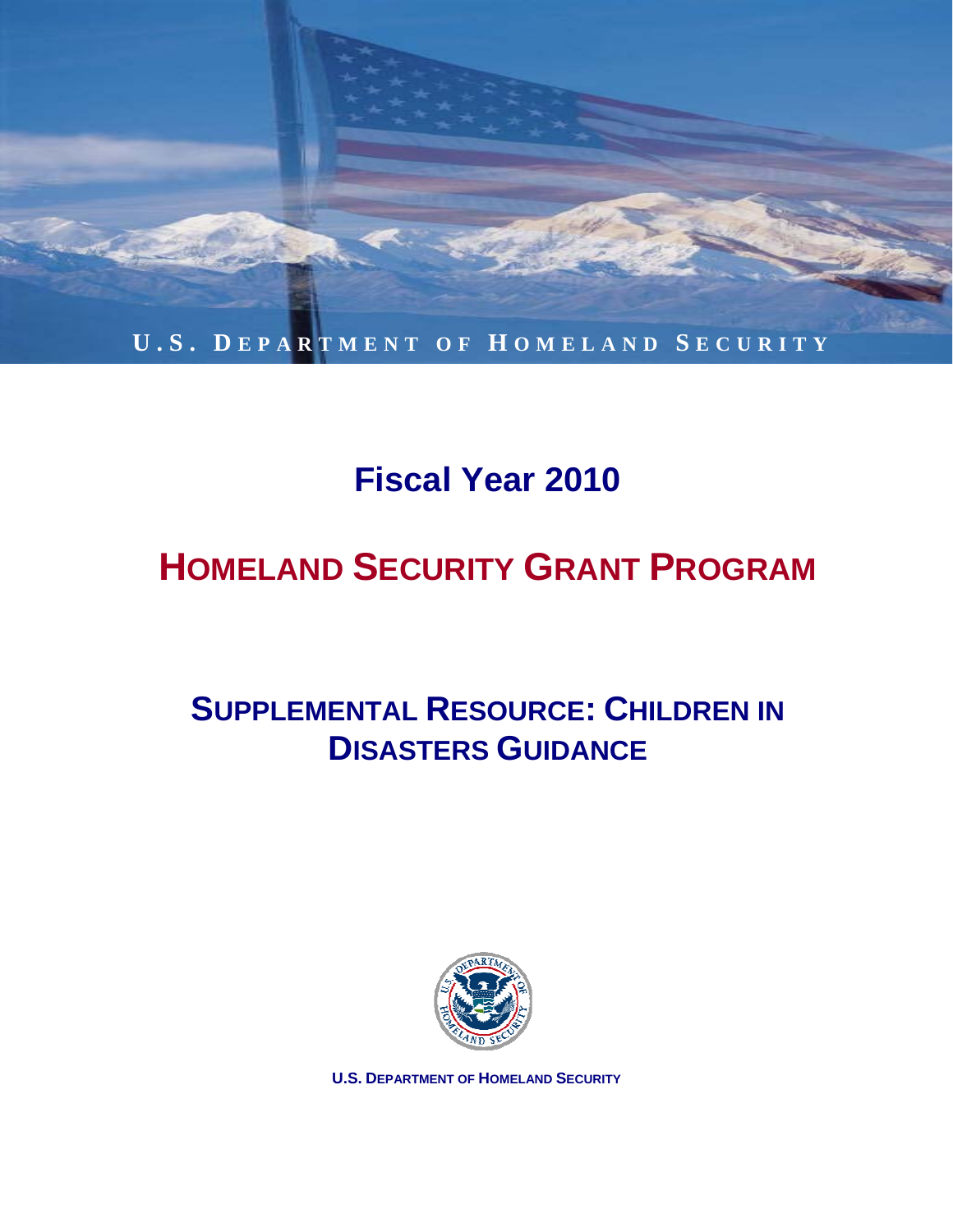# **CHILDREN IN DISASTERS GUIDANCE**

#### **A. Children in Disasters Background and Mission**

Specific planning guidance on children is addressed in FEMA's *Interim Emergency Management Planning Guide for Special Needs Populations: Comprehensive Planning Guide 301*. Although children are considered as a population among "at risk," "vulnerable" or "special needs" populations, children under the age of 18 comprise nearly 25 percent of the U.S. population and have important and often complex planning and emergency response needs. Congress established the National Commission on Children and Disasters in 2008 to identify gaps in capabilities to meet the unique needs of children in Federal, State and local emergency preparedness, mitigation, response and recovery activities. The FY10 HSPG guidance includes specific language on children, with the objective of establishing a focused national effort to close the gap in planning and response deficiencies and ensure specific entities in communities that provide care for children, such as schools, child care facilities, child welfare and juvenile justice systems, are integrated into State and local disaster planning and exercising.

Children have unique needs that must be addressed in emergency preparedness, mitigation, response and recovery operations. For example:

- Children require different dosages of medications and different forms of medical and mental health interventions than those used by adults.
- Decontamination of children is more time and resource intensive than adults.
- Children's developmental and cognitive levels may impede their ability to escape danger. Young children may not be able to communicate enough information to be identified and reunited with parents or caregivers.
- Children may experience increased psychological effects as they may have difficulty comprehending disasters within the context of normal every day events. This may leave children unable to cope long after disasters and result in later consequences including depression, lack of focus and poor school performance
- Children have specialized care requirements and equipment that limit the number of hospital facilities that may be prepared to handle an influx of pediatric disaster victims.
- Critically sick or injured children may have specialized transportation needs.
- Children's safety in a disaster and their individual recovery is dependent on the preparedness, response and recovery capabilities and resources of a network of institutions, including schools, child care providers and other congregate care settings.

FEMA Administrator Craig Fugate announced the creation of an internal "Children's Working Group" in August 2009, which will explore and implement planning and response strategies specific to children throughout DHS and ensure that the unique needs of children are not only considered, but fully integrated into FEMA's emergency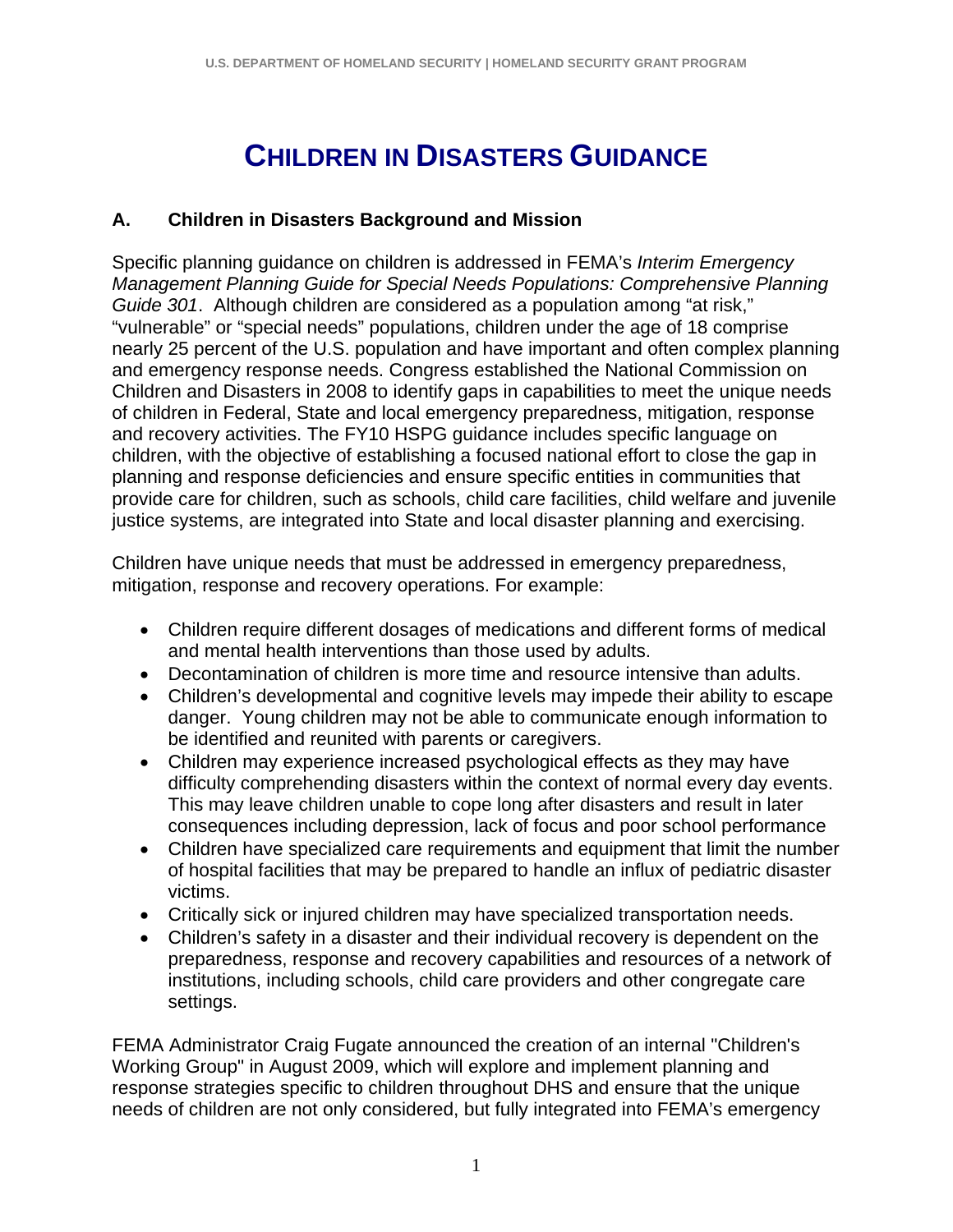preparedness and response operations and activities. This emphasis aligns with the *Interim Report* recommendations of the National Commission on Children and Disasters found at *http://www.childrenanddisasters.acf.hhs.gov*.

This supplement provides resources for grantees to incorporate children into their planning and purchase of equipment and supplies; provide training to a broad range of child-specific providers, agencies, and entities; and exercise capabilities relating to children, such as evacuation, sheltering and emergency medical care.

#### **B. Federal, State, Local, and Tribal Partnerships**

Partnerships are needed to effectively address critical gaps in tribal, local, state, and federal capabilities to address the needs of children in disasters. These partnerships must occur across numerous disciplines and include subject matter experts with knowledge on the physical health, mental health, nutrition, education and human services needs of children and families. Annex A illustrates the breadth and depth of projects and partnerships reflected in current national planning efforts surrounding children in disasters.

#### **C. Building Capabilities**: **Allowable Costs and Available Resources**

Funding from the State Homeland Security Grant Program (SHSP), Urban Area Security Initiative (UASI), and Metropolitan Medical Response System (MMRS) programs can be used to enhance existing or establish new children-specific planning and preparedness initiatives.

- **Planning and Protocols**: There are a number of resources to help grantees prepare for the unique needs of children:
	- o *Interim Emergency Management Planning Guide for Special Needs Populations: Comprehensive Planning Guide 301*. Available from: <http://www.fema.gov/pdf/media/2008/301.pdf>.
	- o *The Unique Needs of Children in Emergencies, a Guide for the Inclusion of Children in Emergency Operations Plans*: An emergency management guide prepared by Save the Children. Available from: [http://www.savethechildren.org/publications/emergencies/Children-in-](http://www.savethechildren.org/publications/emergencies/Children-in-Emergencies-Planning-Guide.pdf)[Emergencies-Planning-Guide.pdf](http://www.savethechildren.org/publications/emergencies/Children-in-Emergencies-Planning-Guide.pdf)
	- o *Standards and Indicators for Disaster Shelter Care for Children* (Annex B): This resource was developed through a collaborative effort including the National Commission on Children and Disasters, the American Red Cross and FEMA. The document is currently being piloted and will be revised, finalized and disseminated by Summer 2010, for adoption by the American Red Cross, National Voluntary Organizations Active in Disasters and the state and local emergency management communities.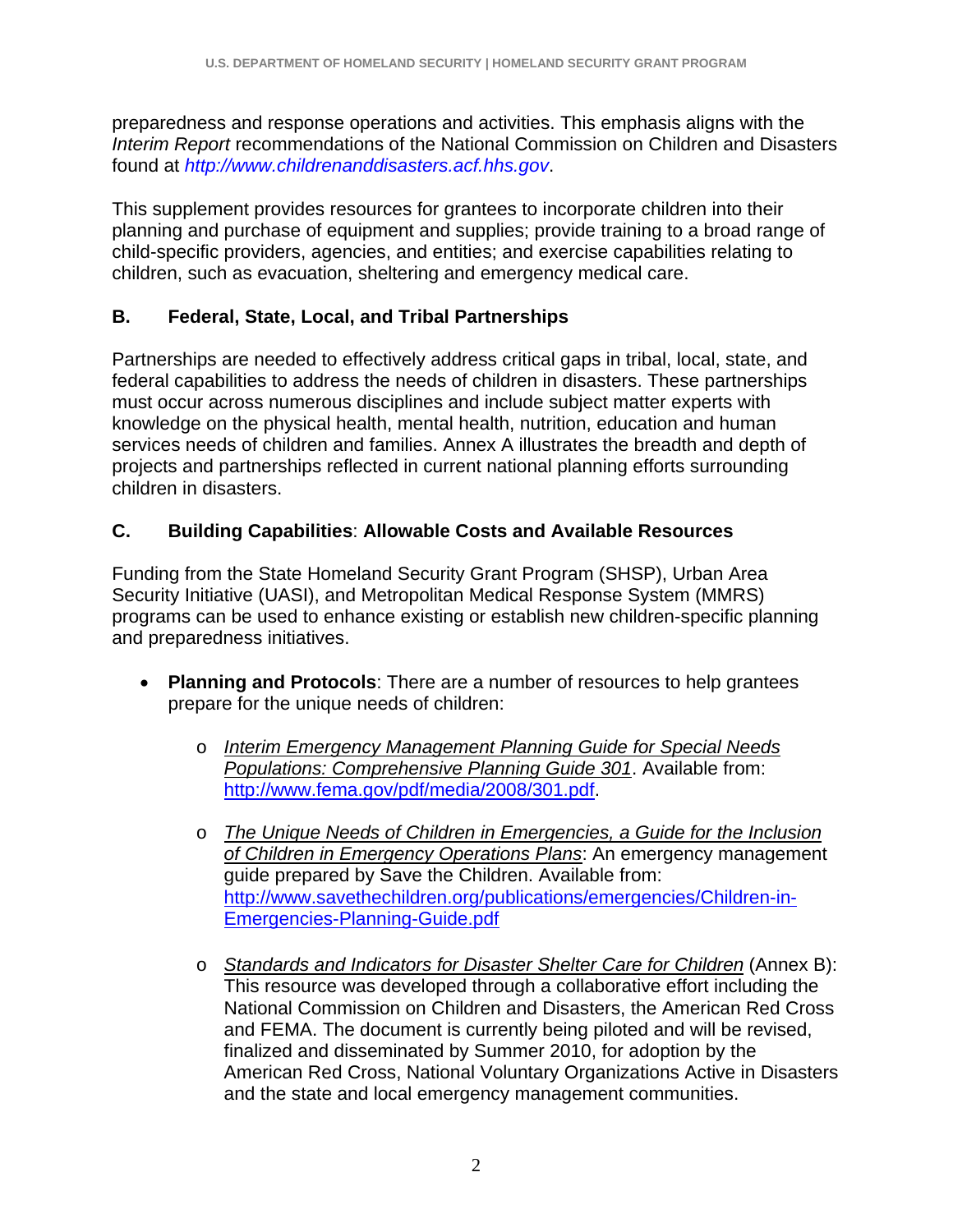- o *Supplies for Infants and Toddlers in Mass Care Shelters and Emergency Congregate Care Facilities* (Annex C): This resource was developed through a collaborative effort including the National Commission on Children and Disasters, American Academy of Pediatrics, Save the Children, American Red Cross and FEMA.
- o *Equipment for Ambulances*: A pediatric equipment list for Basic Life Support and Advanced Life Support vehicles, developed by American College of Surgeons Committee on Trauma, American College of Emergency Physicians, National Association of EMS Physicians Pediatric Equipment Guidelines Committee, Emergency Medical Services for Children Partnership for Children Stakeholder Group, and American Academy of Pediatrics. Available from: http://www.childrensnational.org/files/PDF/EMSC/PubRes/Equipment\_for [ambulances\\_FINAL.pdf](http://www.childrensnational.org/files/PDF/EMSC/PubRes/Equipment_for_ambulances_FINAL.pdf)
- o *Decontamination of Children: Preparedness and Response for Hospital Emergency Departments*. Available from: <http://www.ahrq.gov/research/decontam.htm>
- o *Lessons Learned Information Sharing (LLIS.gov)* also has a number of resources specific to children.
- **Training**—FEMA is piloting a classroom/independent study course *Mobile Course L366: Planning for Children in Disasters* that can be delivered as G course by states, as an E course by the Emergency Management Institute (EMI).
- **Exercises** Exercises and drills should include objectives that test the jurisdiction's ability to address the proportion of the jurisdiction's population that is under the age of 18. For example, decontamination exercises should test the jurisdiction's capability to decontaminate children in addition to adults, and address issues such as unaccompanied minors, protocols for toddlers and infants, children requiring acute care, children with limited English proficiency and disabled children, among others.

DHS/FEMA will provide assistance with developing, designing and conducting exercises in compliance with Homeland Security Exercise and Evaluation Program (HSEEP) methodology. The purpose of exercises support is to test equipment, training, polices and procedures. It is critically important that children be incorporated into exercise plans and target capabilities.

During FY 2010, FEMA's Children's Working Group will continue to refine and expand program offerings and technical assistance, as well as expand its State, local and tribal stakeholder partnerships to coordinate the incorporation of children into base plans, programs and services to enhance our capabilities to meet the needs of families and children.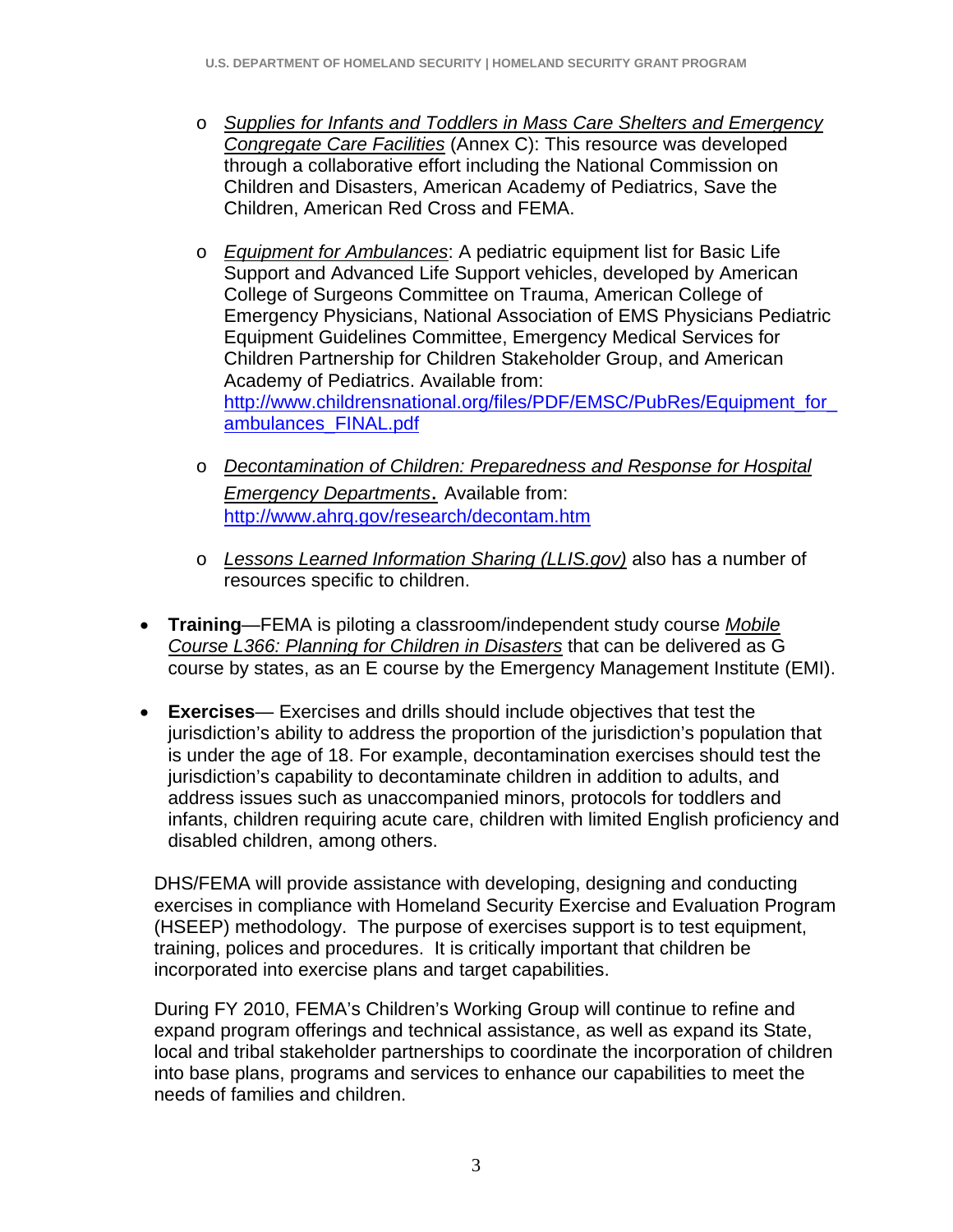## **Annex A: Child- and Family-Centric Preparedness, Planning, Training, Exercise, and Equipment Procurement Activities**

|                                                                                                                                                                                                                                                                                                                                                                                                                                                                    | <b>Preparedness</b> | <b>Planning</b> | Training | <b>Exercise</b> | <b>Equipment</b> |
|--------------------------------------------------------------------------------------------------------------------------------------------------------------------------------------------------------------------------------------------------------------------------------------------------------------------------------------------------------------------------------------------------------------------------------------------------------------------|---------------------|-----------------|----------|-----------------|------------------|
| <b>EMERGENCY MANAGEMENT</b>                                                                                                                                                                                                                                                                                                                                                                                                                                        |                     |                 |          |                 |                  |
| Overarching activities and those that build on existing child-centric planning, response, and recovery<br>efforts                                                                                                                                                                                                                                                                                                                                                  |                     |                 |          |                 |                  |
| Comprehensively integrate the needs of<br>children into disaster planning activities<br>and operations. Plans should be based on<br>specific demographics of the child<br>population and their age-based needs                                                                                                                                                                                                                                                     | X                   | X               | x        | x               |                  |
| Develop an accurate assessment-<br>an informed estimate of the number<br>and types children residing in the<br>jurisdiction. Emergency planners<br>should base their assessments on<br>lists and information collected from<br>multiple relevant sources wherein<br>children are represented, such as<br>schools, day care centers, summer<br>camps, juvenile detention facilities,<br>child welfare facilities, and homeless<br>shelters, among others. (CPG 301) | X                   | x               |          |                 |                  |
| Incorporate children into EOP and<br>$\bullet$<br>other base plans                                                                                                                                                                                                                                                                                                                                                                                                 |                     | X               |          |                 |                  |
| Train and exercise EOP and other<br>$\bullet$<br>base plans                                                                                                                                                                                                                                                                                                                                                                                                        |                     |                 | x        | x               |                  |
| Develop local and state recovery<br>strategies addressing the immediate and<br>long-term health, mental health,<br>educational, housing and human services<br>recovery needs of children                                                                                                                                                                                                                                                                           | X                   | X               | x        | x               |                  |
| Increase public awareness and<br>$\bullet$<br>education efforts to inform families<br>about resources available for<br>children after disasters                                                                                                                                                                                                                                                                                                                    | X                   |                 |          |                 |                  |
| <b>MENTAL HEALTH</b><br>Activities that promote overall resilience and address disaster-specific mental health needs                                                                                                                                                                                                                                                                                                                                               |                     |                 |          |                 |                  |
| Integrate mental and behavioral health for<br>children into public and medical<br>preparedness and response activities                                                                                                                                                                                                                                                                                                                                             | x                   | х               | x        | x               |                  |
| Incorporate mental and behavioral<br>health principles into communication<br>strategies                                                                                                                                                                                                                                                                                                                                                                            | x                   | x               |          |                 |                  |
| Develop special messages targeted<br>$\bullet$<br>to parents and other caregivers to<br>support children coping with a<br>disaster                                                                                                                                                                                                                                                                                                                                 | x                   |                 |          | X               |                  |
| Conduct joint exercises that include<br>$\bullet$<br>realistic mental and behavioral<br>health challenges to the exercise<br>scenario                                                                                                                                                                                                                                                                                                                              |                     |                 |          | x               |                  |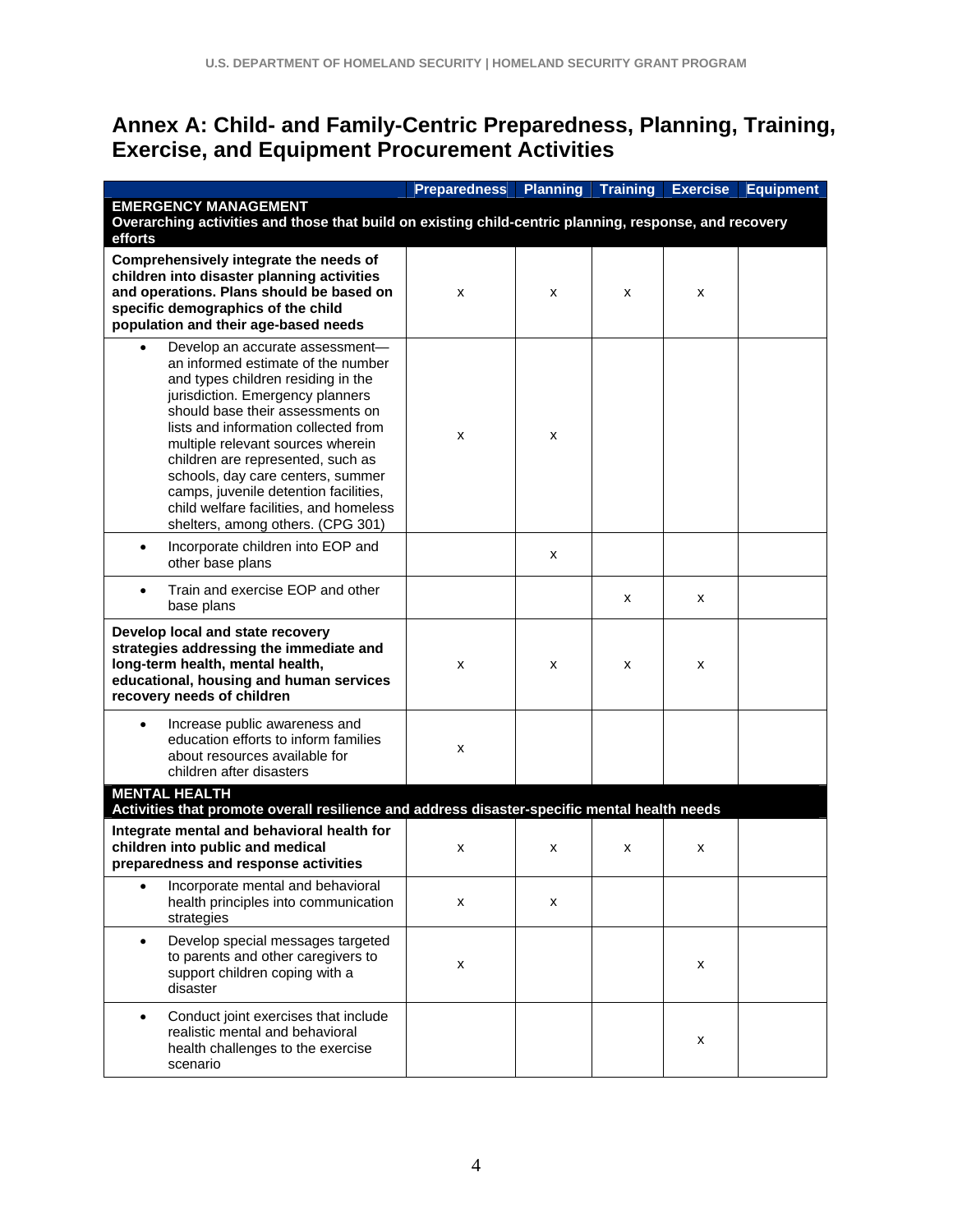|                                                                                                                                                                                                                                                                                                                | <b>Preparedness</b> | <b>Planning</b> | <b>Training</b> | <b>Exercise</b> | <b>Equipment</b> |
|----------------------------------------------------------------------------------------------------------------------------------------------------------------------------------------------------------------------------------------------------------------------------------------------------------------|---------------------|-----------------|-----------------|-----------------|------------------|
| Provide pediatric disaster mental and<br>behavioral health training for<br>professionals and paraprofessionals                                                                                                                                                                                                 |                     |                 | x               |                 |                  |
| Provide specialized education and<br>$\bullet$<br>training in disaster mental health<br>and/or psychological first aid to<br>emergency responders and other<br>professionals, including disaster<br>relief personnel and volunteers,<br>faith-based professionals, and<br>school and child care personnel.     |                     |                 | X               |                 |                  |
| Work with state and local providers<br>$\bullet$<br>and professional associations to<br>train mental health professionals to<br>serve as master trainers, community<br>supervisors, and cultural consultants<br>in psychological first aid for their<br>graduate training and continuing<br>education programs | x                   |                 | x               |                 |                  |
| Promote psychological resilience for<br>individuals, families and communities                                                                                                                                                                                                                                  | x                   | x               |                 |                 |                  |
| Use mental and behavioral health<br>$\bullet$<br>education, training, and intervention<br>to bolster community resilience.                                                                                                                                                                                     | x                   |                 |                 |                 |                  |
| CHILD PHYSICAL HEALTH AND TRAUMA                                                                                                                                                                                                                                                                               |                     |                 |                 |                 |                  |
| Planning, training, exercise, and equipment procurement to increase pediatric medical capacity<br>Ensure availability and access to pediatric<br>medical countermeasures at the state and<br>local level for chemical, biological,<br>radiological, nuclear and explosive threats                              | x                   | x               | x               | x               | х                |
| Test capabilities to mass distribute<br>$\bullet$<br>and individually administer pediatric<br>medical countermeasures at the<br>state and local level for chemical,<br>biological, radiological, nuclear and<br>explosive threats                                                                              |                     |                 | x               | x               | х                |
| Ensure all health care professionals who<br>may treat children during an emergency<br>have adequate pediatric disaster medicine<br>training specific to their role                                                                                                                                             |                     |                 | х               |                 |                  |
| Develop and/or provide continuing<br>education to health care<br>professionals such as EMS<br>providers                                                                                                                                                                                                        |                     |                 | x               |                 |                  |
| Create a regional planning group to<br>develop a formal regional pediatric system<br>of care, prepared for disasters                                                                                                                                                                                           | x                   | x               |                 | x               |                  |
| Assess pediatric surge capacity at<br>local, regional, and/or state levels<br>(MMRS)                                                                                                                                                                                                                           | x                   | x               |                 |                 |                  |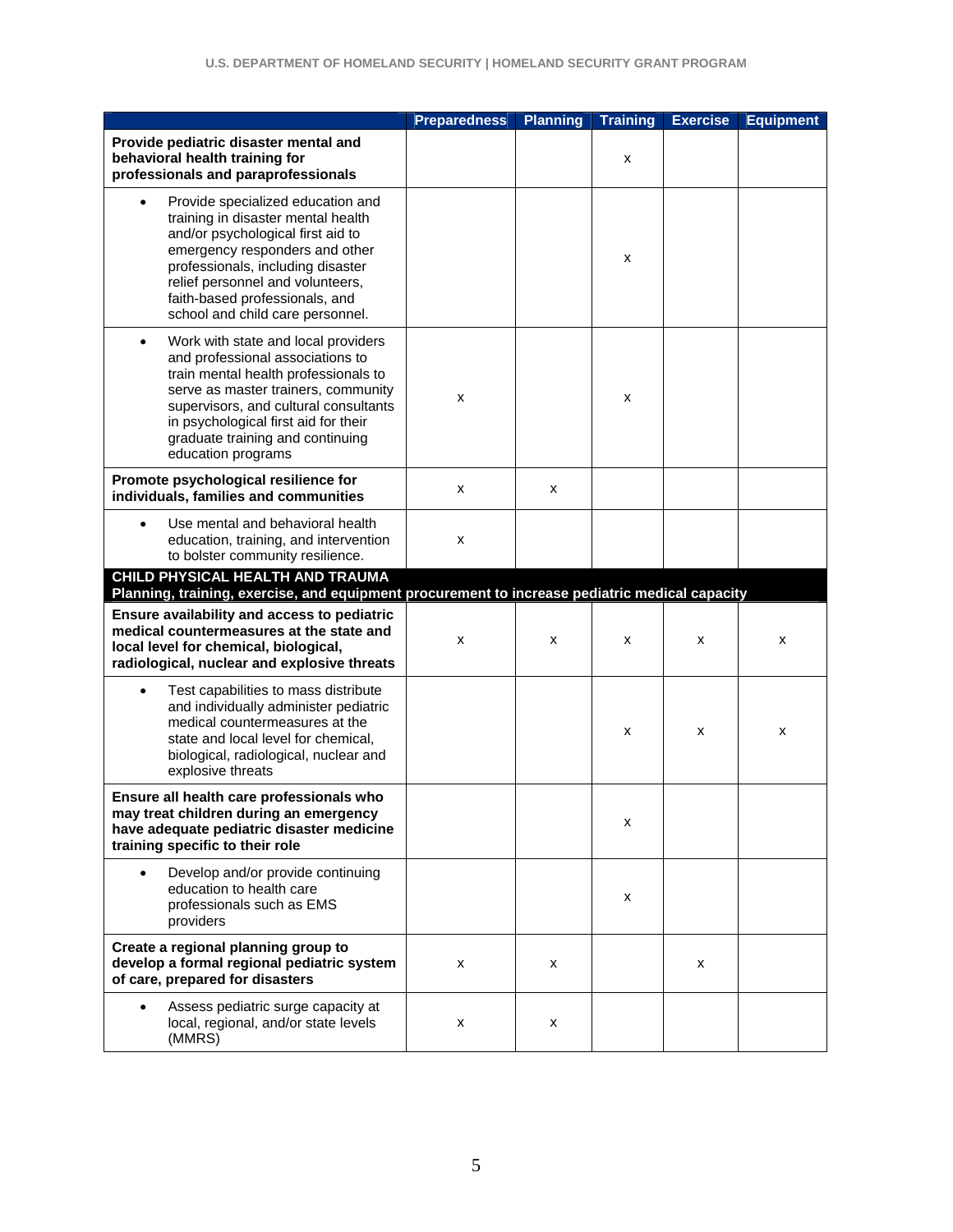|                                                                                                                                                                                                                                                                                         | <b>Preparedness</b> | <b>Planning</b> | <b>Training</b> | <b>Exercise</b> | <b>Equipment</b> |
|-----------------------------------------------------------------------------------------------------------------------------------------------------------------------------------------------------------------------------------------------------------------------------------------|---------------------|-----------------|-----------------|-----------------|------------------|
| Develop and implement<br>comprehensive state and regional<br>plans for pediatric patient surge<br>capacity in conjunction with hospitals,<br><b>EMS and emergency management</b><br>agencies (MMRS)                                                                                     |                     | x               |                 |                 |                  |
| Develop local and regional disaster<br>$\bullet$<br>response plans that anticipate need<br>and fully integrate trauma systems,<br>children's hospitals, EMS, and other<br>institutions with pediatric critical care<br>and pediatric surgical sub-specialty<br>care capabilities (MMRS) |                     | x               |                 |                 |                  |
| Practice disaster drills that include all<br>$\bullet$<br>staff that may be called on to deliver<br>care to children in scenarios with<br>sufficient pediatric survivors to test<br>pediatric surge capacity                                                                            |                     |                 |                 | X               |                  |
| Ensure that adequate, up-to-date<br>$\bullet$<br>stocks of pediatric supplies are on<br>site (MMRS)                                                                                                                                                                                     | x                   |                 |                 |                 | x                |
| <b>Conduct planning activities to ensure</b><br>access to physical and mental health<br>services for all children during recovery<br>from a disaster                                                                                                                                    | x                   | x               |                 |                 |                  |
| Develop and exercise Continuity of<br>$\bullet$<br>Operations Plans for physical and<br>mental health services entities                                                                                                                                                                 |                     |                 | x               | х               | x                |
| EMERGENCY MEDICAL SERVICES AND PEDIATRIC TRANSPORT<br>Planning, training, exercise, and equipment procurement to increase pediatric medical capacity                                                                                                                                    |                     |                 |                 |                 |                  |
| Improve the capability of Emergency<br><b>Medical Services (EMS) to transport</b><br>pediatric patients and provide<br>comprehensive pre-hospital pediatric care<br>during daily operations and disasters                                                                               | x                   | x               | x               | х               | x                |
| Acquire and train with pediatric<br>equipment in accordance with<br>national guidelines for equipment for<br>BLS and ALS vehicles (see<br>Equipment for Ambulances above)                                                                                                               |                     |                 | x               | X               | x                |
| Establish statewide, territorial, or<br>$\bullet$<br>regional standardized systems that<br>recognize hospitals that are able to<br>stabilize or manage pediatric<br>medical emergencies and trauma.                                                                                     | x                   | x               |                 |                 |                  |
| Establish written pediatric inter-<br>$\bullet$<br>facility agreements, including a<br>categorization process and inter-<br>facility transfer guidelines to facilitate<br>EMS transfer of children to<br>appropriate levels of resources.                                               | x                   | x               |                 |                 |                  |
| Planning, training, exercise activities specific to child care services and providers                                                                                                                                                                                                   |                     |                 |                 |                 |                  |
| <b>CHILD CARE</b><br>Increase disaster planning capabilities of                                                                                                                                                                                                                         | x                   | x               |                 |                 |                  |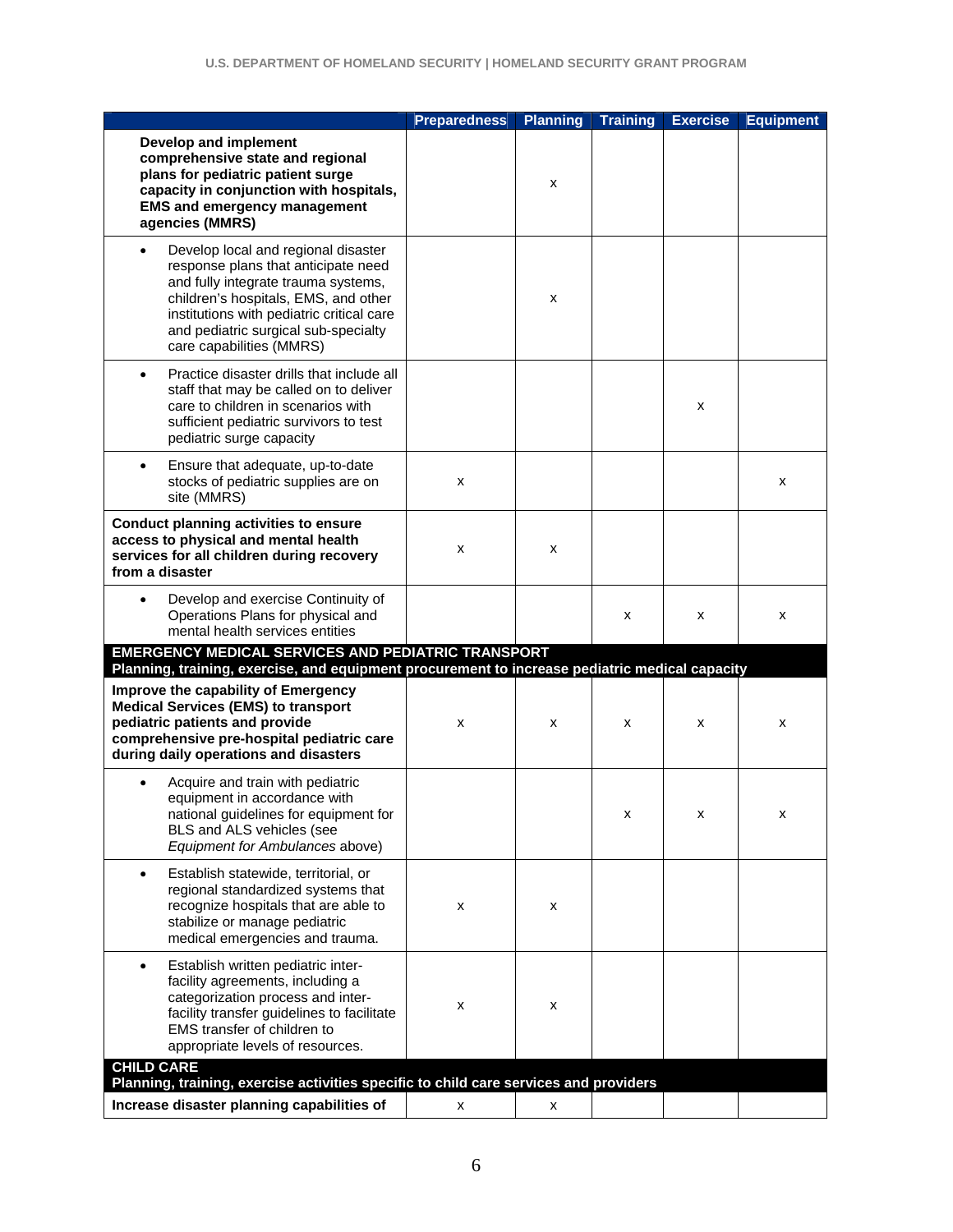|                                                                                                                                                                                                                           | <b>Preparedness</b> | <b>Planning</b> | <b>Training</b> | <b>Exercise</b> | <b>Equipment</b> |
|---------------------------------------------------------------------------------------------------------------------------------------------------------------------------------------------------------------------------|---------------------|-----------------|-----------------|-----------------|------------------|
| child care providers in all settings                                                                                                                                                                                      |                     |                 |                 |                 |                  |
| Assist child care operators through<br>$\bullet$<br>guidance or direct assistance in the<br>development of comprehensive<br>disaster plans                                                                                | x                   | x               | x               | x               | x                |
| Work with child care facilities to<br>$\bullet$<br>designate site and evacuation routes<br>in the event of a disaster                                                                                                     | x                   | x               |                 |                 |                  |
| Work with child care facilities to<br>$\bullet$<br>develop reunification plans for<br>children and families in the event<br>they become separated during an<br>emergency                                                  |                     | x               |                 |                 |                  |
| Improve capacity to provide child care<br>services in the immediate aftermath of and<br>recovery from a disaster                                                                                                          | x                   |                 |                 |                 |                  |
| Develop child care disaster plans at<br>$\bullet$<br>the state level that establish<br>guidelines for recovery addressing<br>the continuation of child care<br>services and provision of temporary<br>child care services |                     | x               |                 |                 |                  |
| At the state level, develop temporary<br>$\bullet$<br>disaster child care operating<br>standards that permit disaster child<br>care in non-traditional settings                                                           | X                   | x               |                 |                 |                  |
| Increase capacity to provide support<br>$\bullet$<br>services to parents, guardians,<br>employees, and employers in the<br>aftermath of a disaster                                                                        | x                   |                 |                 |                 |                  |
| ELEMENTARY AND SECONDARY EDUCATION                                                                                                                                                                                        |                     |                 |                 |                 |                  |
| Planning, training, exercise activities specific to early education, elementary and secondary education<br>Improve disaster planning for state                                                                            |                     |                 |                 |                 |                  |
| education agencies (SEAs) and school<br>districts and support integration of<br>schools into state and local disaster<br>planning, training and exercises                                                                 |                     | x               |                 |                 |                  |
| Integrate planning among school<br>$\bullet$<br>districts, SEAs, local government,<br>local public health and emergency<br>response officials, and parents                                                                |                     | x               |                 |                 |                  |
| Execute regular disaster<br>$\bullet$<br>preparedness exercises and drills<br>that involve local emergency<br>management, school personnel, and<br>other stakeholders                                                     |                     |                 |                 | x               |                  |
| Develop state, regional, and local<br>$\bullet$<br>school district continuity of<br>operations plans to ensure academic<br>continuity for all students affected by<br>a disaster                                          |                     | x               |                 |                 |                  |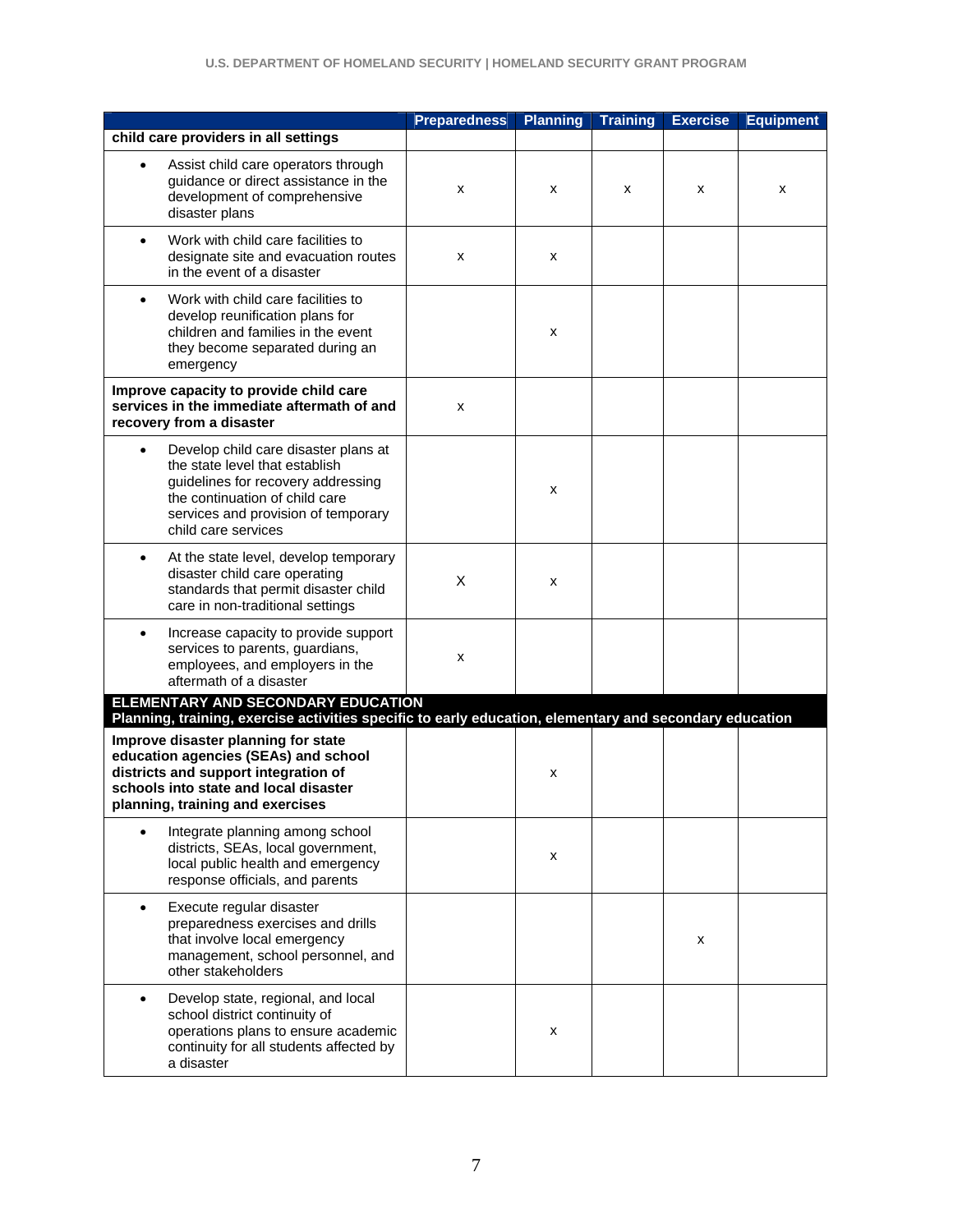|                                                                                                                                                                                                                                                                                                                                | <b>Preparedness</b> | <b>Planning</b> | <b>Training</b> | <b>Exercise</b> | <b>Equipment</b> |
|--------------------------------------------------------------------------------------------------------------------------------------------------------------------------------------------------------------------------------------------------------------------------------------------------------------------------------|---------------------|-----------------|-----------------|-----------------|------------------|
| Develop integrated plans for<br>coordinated state and regional<br>school closures in the event of a<br>pandemic or other event                                                                                                                                                                                                 |                     | x               |                 |                 |                  |
| Enhance school personnel's abilities to<br>support children who are traumatized,<br>grieving, or otherwise recovering from a<br>disaster                                                                                                                                                                                       |                     | x               |                 |                 |                  |
| Train teachers, school<br>$\bullet$<br>administrators, and other school<br>personnel to understand the impact<br>of trauma and loss and to provide<br>basic supportive services and basic<br>bereavement services following a<br>disaster                                                                                      |                     |                 | x               |                 |                  |
| Develop initiatives that both support<br>$\bullet$<br>and promote emergency<br>preparedness and crisis response<br>training for teachers and other<br>school staff                                                                                                                                                             | x                   |                 | x               |                 |                  |
| CHILD WELFARE AND JUVENILE JUSTICE<br>Planning, training, exercise activities specific to child welfare and juvenile justice agencies                                                                                                                                                                                          |                     |                 |                 |                 |                  |
| Activities at the state and local level, in                                                                                                                                                                                                                                                                                    |                     |                 |                 |                 |                  |
| collaboration with state and local<br>emergency management, courts, and<br>other key stakeholders, to meet current<br>applicable disaster planning requirements                                                                                                                                                                |                     | x               |                 |                 |                  |
| Review state child welfare plans to<br>ensure they meet or exceed current<br>requirements, including identification<br>of personnel to implement plans at<br>the local level and collaboration with<br>courts and other key stakeholders                                                                                       |                     | x               |                 |                 |                  |
| Train and exercise child<br>welfare/juvenile justice plans at the<br>local level                                                                                                                                                                                                                                               |                     |                 | x               | x               |                  |
| Develop or update juvenile justice<br>system disaster plans in coordination<br>with state emergency management<br>and key stakeholders including<br>juvenile courts, residential treatment,<br>correctional, and detention facilities<br>that house juveniles via court-<br>ordered placements, and social<br>service agencies |                     | x               |                 |                 |                  |
| <b>EVACUATION</b><br>Develop local and regional evacuee tracking and family reunification strategies                                                                                                                                                                                                                           |                     |                 |                 |                 |                  |
| Develop, train, and exercise local and<br>regional strategies for evacuee tracking<br>and family reunification strategies                                                                                                                                                                                                      |                     | x               | х               | x               |                  |
| Develop plans to track and reunify<br>families during and after a disaster.<br>The system should take into account<br>adults and children who are                                                                                                                                                                              |                     | x               |                 |                 |                  |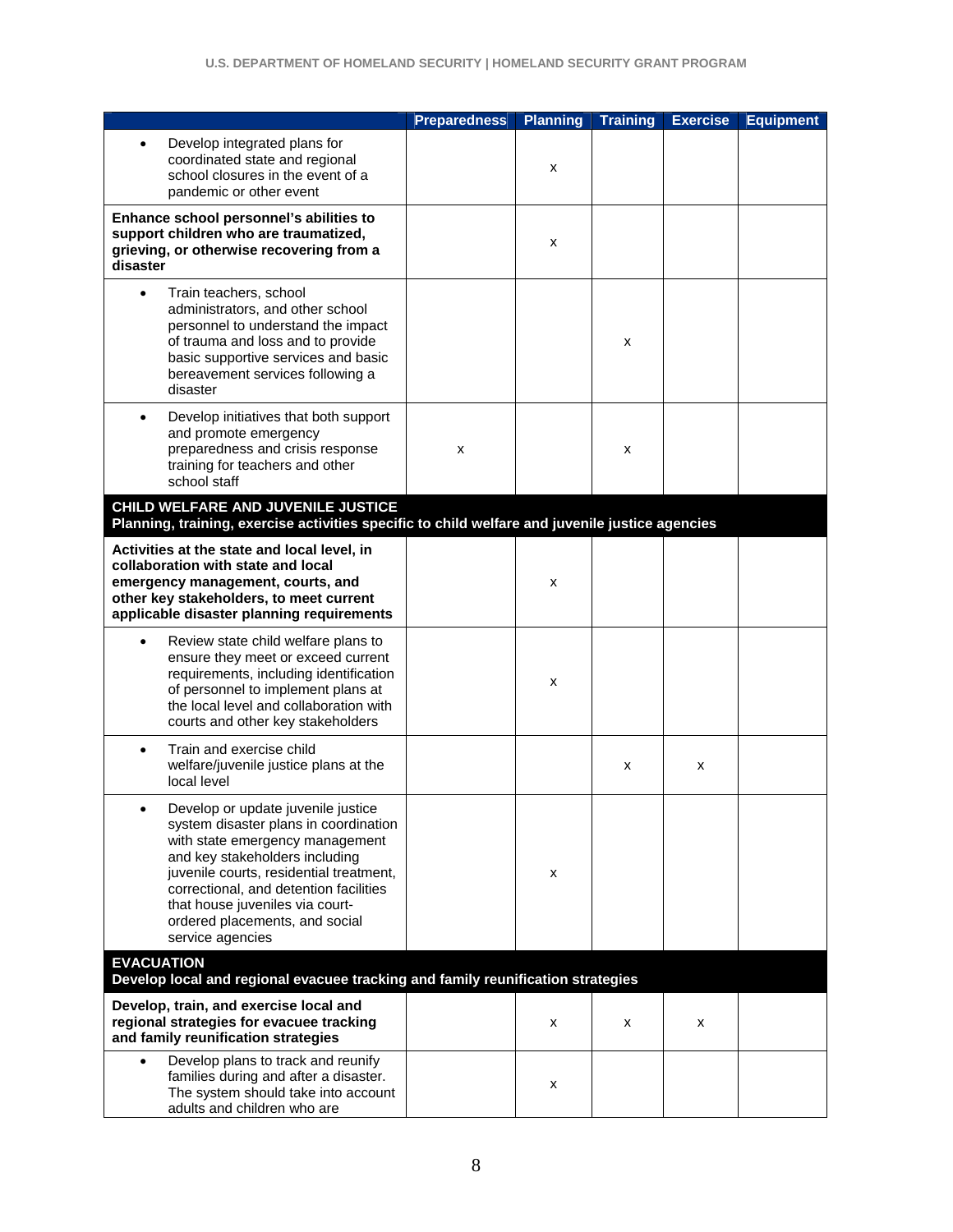|                                                                                                                                                                                                                                                                                                                                                                                                                                                                                                     | <b>Preparedness</b> | <b>Planning</b> | <b>Training</b> | <b>Exercise</b> | <b>Equipment</b> |
|-----------------------------------------------------------------------------------------------------------------------------------------------------------------------------------------------------------------------------------------------------------------------------------------------------------------------------------------------------------------------------------------------------------------------------------------------------------------------------------------------------|---------------------|-----------------|-----------------|-----------------|------------------|
| wounded, nonverbal, or have limited<br>English proficiency, as well as<br>potential legal issues regarding<br>custody (in the case of children).<br>(CPG 301)                                                                                                                                                                                                                                                                                                                                       |                     |                 |                 |                 |                  |
| Include family reunification planning<br>$\bullet$<br>as part of individual and family<br>preparedness activities                                                                                                                                                                                                                                                                                                                                                                                   | x                   |                 |                 |                 |                  |
| Establish alternative agreements for<br>$\bullet$<br>evacuation transportation beyond<br>school buses. If an evacuation takes<br>place during a school day, school<br>bus drivers may not be available to<br>assist with the evacuation because<br>they will be driving children to or<br>from home. Additionally, these<br>drivers are typically not trained or<br>contracted for emergencies and may<br>not be available to provide<br>assistance to some special needs<br>individuals. (CPG 301) | x                   | x               |                 |                 |                  |
| Work with agencies and businesses<br>$\bullet$<br>to incorporate family reunification<br>plans for employees as part of<br><b>Continuity of Operations Planning</b>                                                                                                                                                                                                                                                                                                                                 | x                   | х               |                 |                 |                  |
| SHELTERING STANDARDS, SERVICES, AND SUPPLIES<br>Ensure safe, secure mass shelter environments for children                                                                                                                                                                                                                                                                                                                                                                                          |                     |                 |                 |                 |                  |
| Planning, training, and exercising to<br>ensure a safe and secure mass care<br>shelter and emergency congregate care<br>environment for children, including<br>appropriate access to essential services<br>and supplies.                                                                                                                                                                                                                                                                            | x                   | x               | x               | х               |                  |
| Adopt and implement the Standards<br>and Indicators for Disaster Shelter<br><b>Care for Children</b> for all mass<br>shelter operations (Annex B)                                                                                                                                                                                                                                                                                                                                                   |                     |                 |                 |                 |                  |
| Create caches of essential age-<br>appropriate shelter supplies for<br>infants and children in accordance<br>with Supplies for Infants and<br><b>Toddlers in Mass Care Shelters</b><br>and Emergency Congregate Care<br>Facilities (Annex C)                                                                                                                                                                                                                                                        |                     |                 |                 |                 | x                |
| Develop plans that mitigate risks<br>$\bullet$<br>unique to children in shelters<br>including child abduction and sex<br>offenders                                                                                                                                                                                                                                                                                                                                                                  |                     | x               |                 |                 |                  |
| <b>HOUSING</b><br>Prioritize disaster housing assistance and permanent housing for families, especially those with critical<br>health, mental health, or educational needs                                                                                                                                                                                                                                                                                                                          |                     |                 |                 |                 |                  |
| Develop state plans that ensure that<br>$\bullet$<br>all disaster survivors are sheltered<br>safely and securely, with access to<br>food and other necessary life-                                                                                                                                                                                                                                                                                                                                  |                     | х               |                 |                 |                  |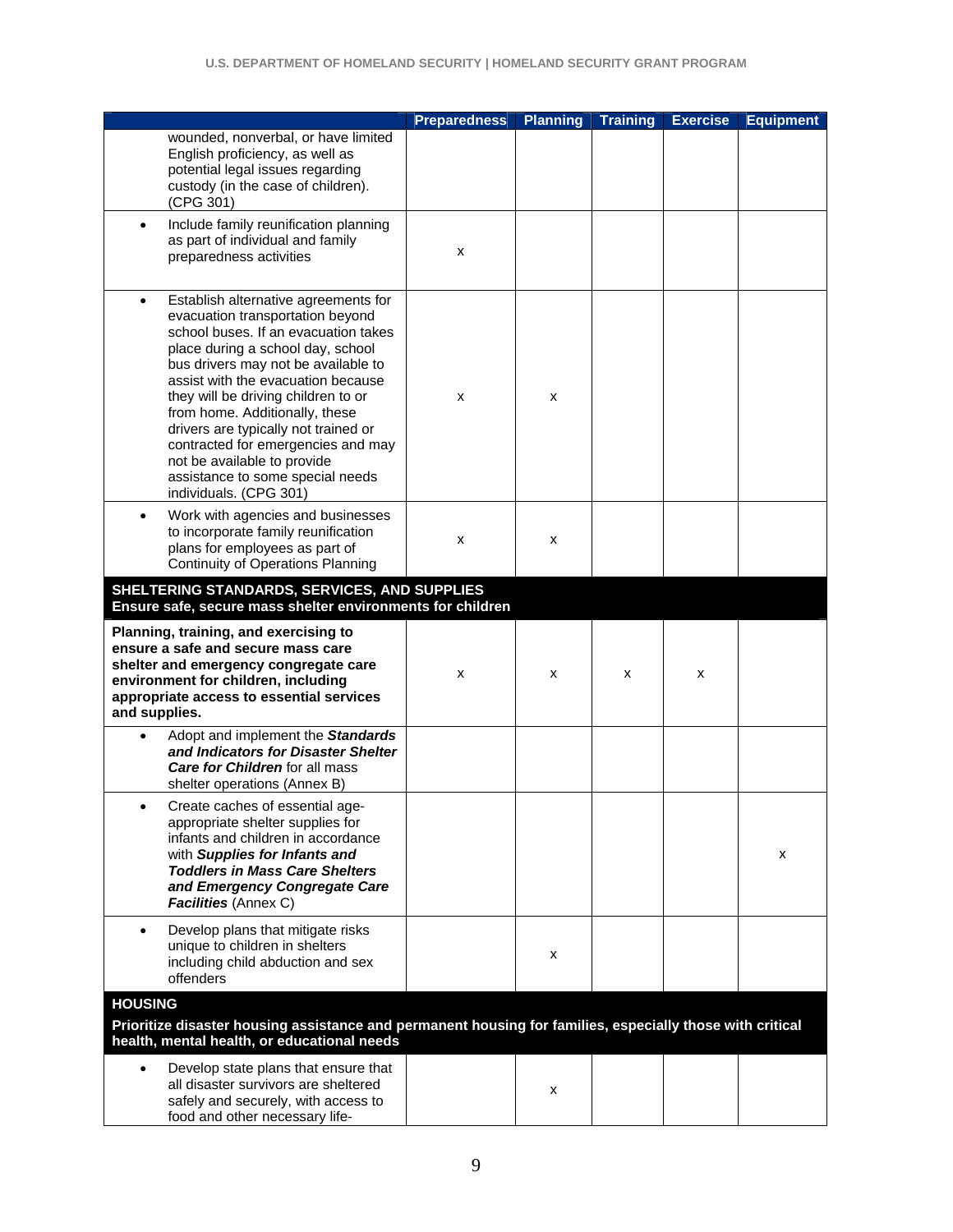|                                                                                                                                                                                                                                                                                          | <b>Preparedness</b> | Planning | <b>Training</b> | <b>Exercise</b> | <b>Equipment</b> |
|------------------------------------------------------------------------------------------------------------------------------------------------------------------------------------------------------------------------------------------------------------------------------------------|---------------------|----------|-----------------|-----------------|------------------|
| sustaining commodities and<br>resources                                                                                                                                                                                                                                                  |                     |          |                 |                 |                  |
| Create or expand a standing state-<br>Led Disaster Housing Task Force at<br>the state level, including persons<br>with subject matter expertise related<br>to children and the programs that<br>serve their health, mental health,<br>nutrition, education, and social<br>services needs | x                   | x        |                 |                 |                  |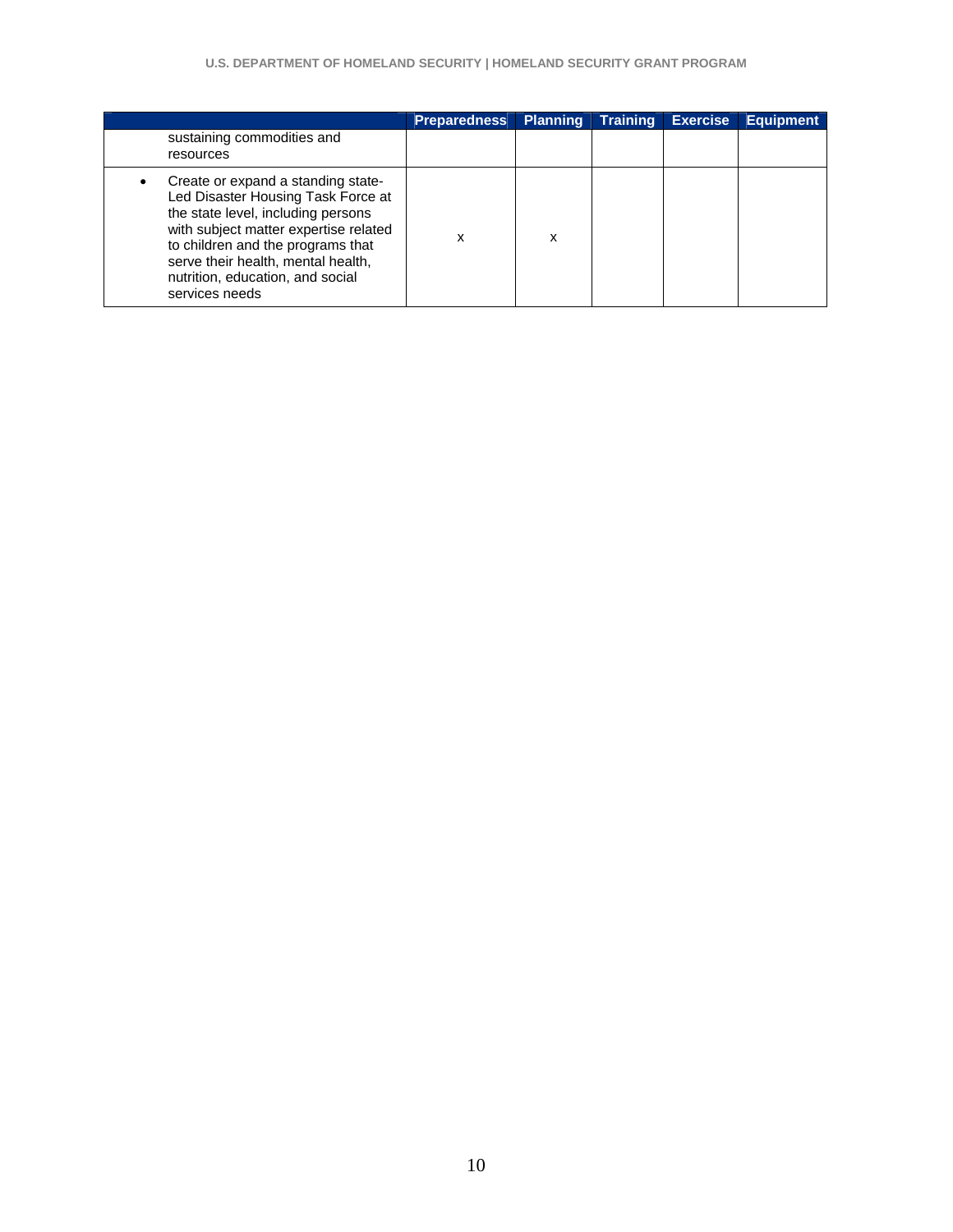### **Annex B: Standards and Indicators for Disaster Shelter Care for Children**

# **A. Purpose**

 $\overline{a}$ 

To provide guidance to shelter managers and staff that ensures children have a safe, secure environment during and after a disaster – including appropriate support and access to essential resources.

# **B. Standards and Indicators for All Shelters**

- Under most circumstances a parent, guardian or caregiver is expected to be the primary resource for their children, age 18 and younger.
- In cases where parents or guardians are not with their children, local law enforcement personnel and local child protective/child welfare services must be contacted to assist with reunification.
- Children are sheltered together with their families or caregivers.
- Every effort is made to designate an area for families away from the general shelter population.
- Family areas should have direct access to bathrooms.
- Parents, guardians and caregivers are notified that they are expected to accompany their children when they use the bathrooms.
- Every effort is made to set aside space for family interaction:
	- o This space is free from outside news sources thereby reducing a child's repeated exposure to coverage of the disaster.
	- o If age-appropriate toys are available they will be in this space, with play supervised by parents, guardians or caregivers.
- Shared environmental surfaces in shelters that are frequently touched by children's hands or other body parts should be cleaned and disinfected on a regular basis. High contact areas may include diaper changing surfaces, communal toys, sinks, toilets, doorknobs and floors. These surfaces should be cleaned daily with a 1:10 bleach solution or a commercial equivalent disinfectant based on the manufacturer's cleaning instructions. Local health department authorities may be consulted for further infection control guidance.
- When children exhibit signs of illness, staff will refer children to on-site or local health services personnel for evaluation and will obtain consent from a parent, guardian or caretaker whenever possible.
- When children exhibit signs of emotional stress, staff will refer children to on-site or local disaster mental health personnel and will obtain consent from a parent, guardian or caretaker whenever possible.
- Children in the shelters come in all ages and with unique needs. Age appropriate and nutritious food (including baby formula and baby food) and snacks are available, as soon as possible after needs are identified.

<span id="page-11-0"></span>*This document was approved by the National Commission in Children and Disasters, June 2009*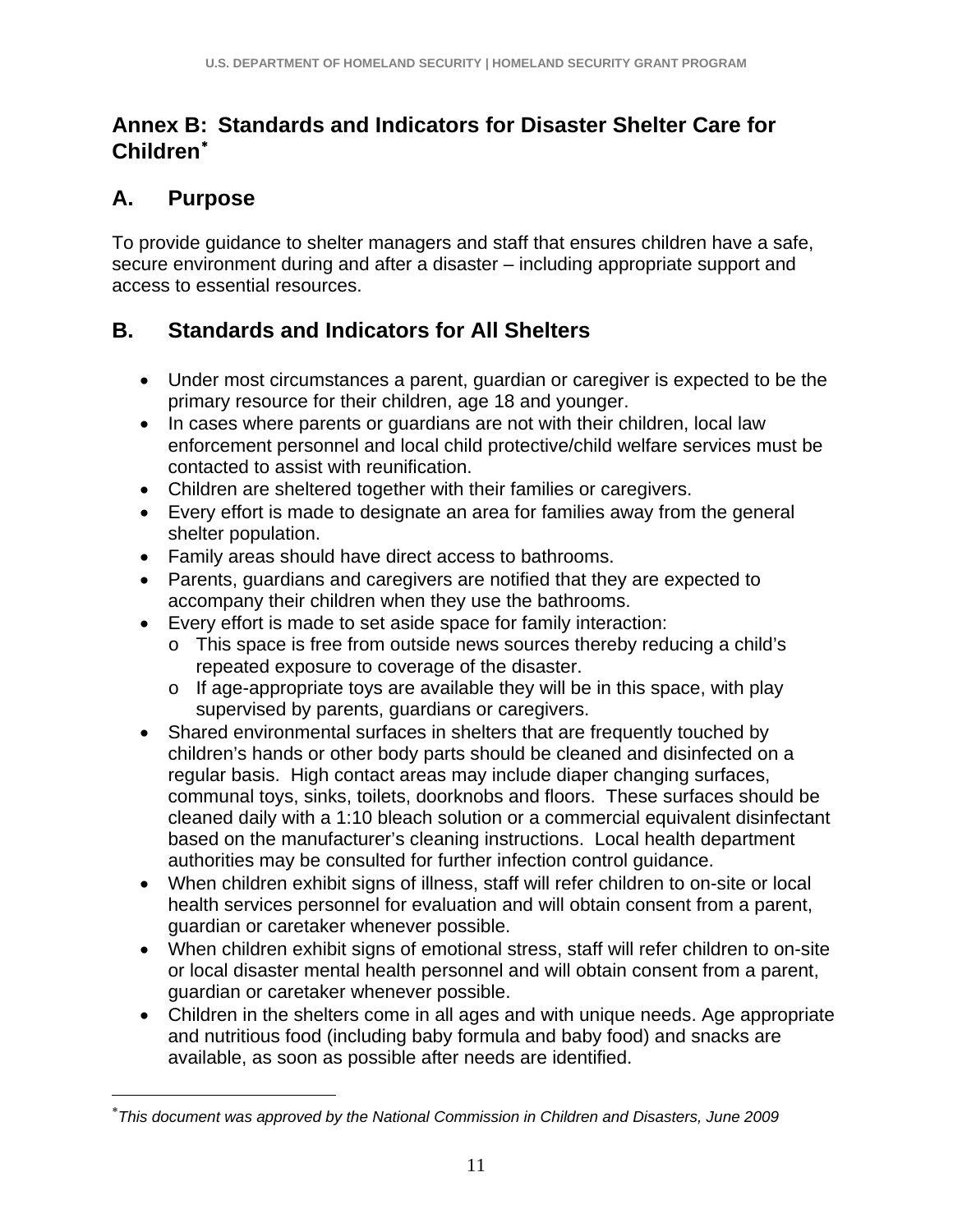- Diapers are available for infants and children as soon as possible after needs are identified. General guidelines suggest that infants and toddlers need up to 12 diapers a day.
- Blankets, for all appropriate ages, are also available.
- A safe space for breastfeeding women is provided so they may have privacy and a sense of security and support (this can include a curtained off area or providing blankets for privacy).
- Basins and supplies for bathing infants are provided as soon as possible after needs are identified.

#### **C. Standards and Indicators for Temporary Respite Care for Children**

Temporary Respite Care for Children provides temporary relief for children, parents, guardians or caregivers. It is a secure, supervised and supportive play experience for children in a Disaster Recovery Center, assistance center, shelter or other service delivery site. When placing their child or children in this area, parents, guardians or caregivers are required to stay on-site in the disaster recovery center, assistance center or shelter or designate a person to be responsible for their child or children, who shall also be required to stay on-site.

In cases where temporary respite care for children is provided in a Disaster Recovery Center, assistance center, shelter and other service delivery site, the following Standards and Indicators shall apply:

- Temporary respite care for children is provided in a safe, secure environment following a disaster.
- Temporary respite care for children is responsive and equitable. Location, hours of operation and other information about temporary respite care for children is provided and easy for parents, guardians and caregivers to understand.
- All local, state and federal laws, regulations and codes that relate to temporary respite care for children are followed.
- The temporary respite care for children area is free from significant physical hazards and/or architectural barriers and remains fully accessible to all children.
- The temporary respite care for children area has enclosures or dividers to protect children and ensure that children are supervised in a secure environment.
- The temporary respite care for children area is placed close to restrooms and a drinking water source; hand washing and or hand sanitizer stations are available in the temporary respite care for children area.
- Procedures are in place to sign children in and out of the temporary respite care for children area and to ensure children are only released to the parent(s), guardian(s), caregiver(s) or designee(s) listed on the registration form.
- All documents---such as attendance records and registration forms (which include identifying information, parent, guardian or caregiver names and contact information), information about allergies and other special needs, injury and/or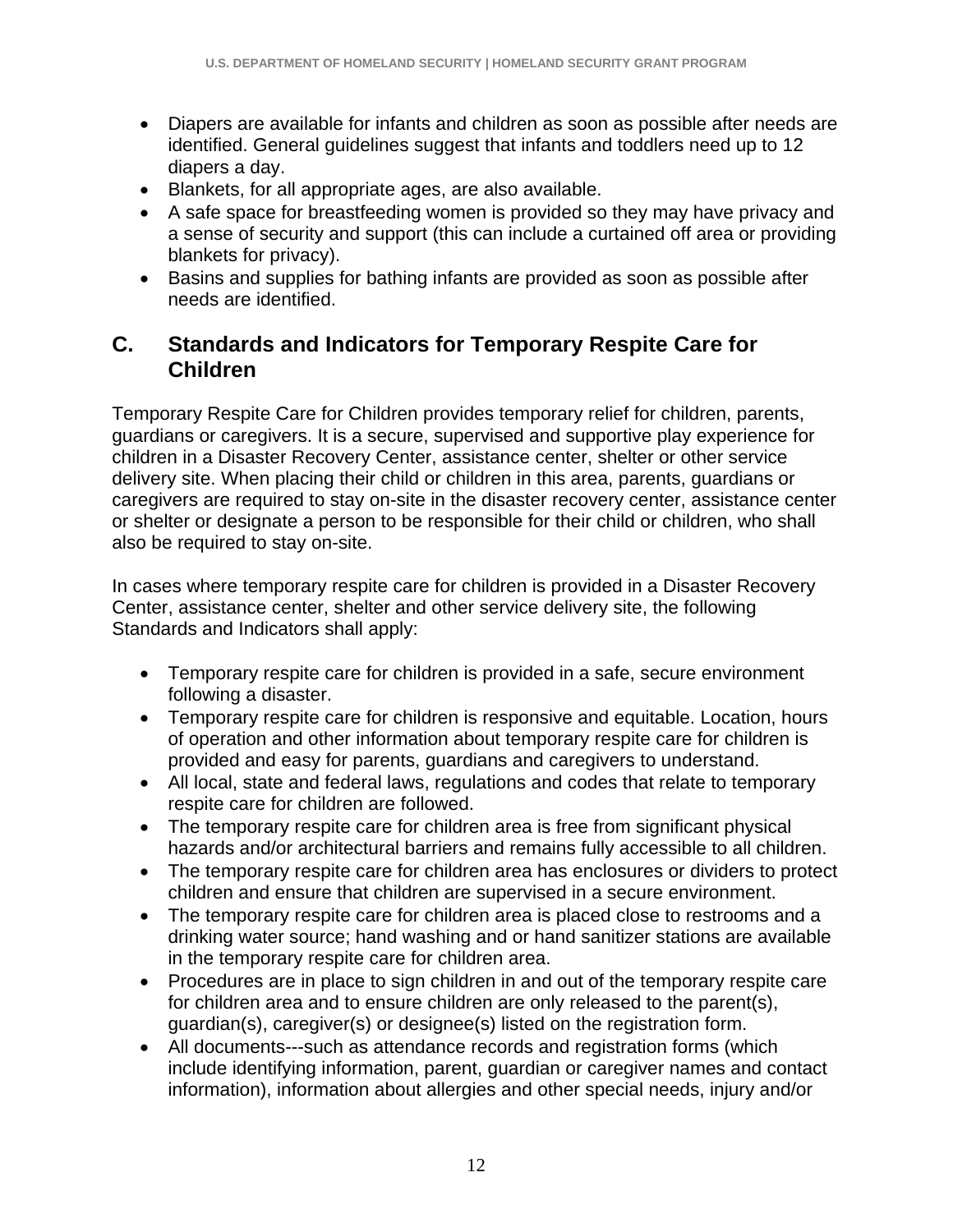incident report forms---are provided, maintained, and available to staff at all times.

- Toys and materials in the temporary respite area are safe and age appropriate.
- Prior to working in the temporary respite care for children area, all shelter staff members must receive training and orientation. In addition, such staff must successfully complete a criminal and sexual offender background check. Spontaneous volunteers are not permitted. When inside the temporary respite area, staff shall visibly display proper credentials above the waist at all times.
- When children are present, at least two adults are to be present at all times. No child should be left alone with one adult who is not their parent, guardian or caregiver.
- All staff members must be 18 years or older. Supervision of the temporary respite care for children area is provided by a staff person at least 21 years of age.
- An evacuation plan will be developed with a designated meeting place outside the center. The evacuation plan will be posted and communicated to parent(s), caregiver(s), and guardian(s) when registering their child.
- The child to staff ratio is appropriate to the space available and to the ages and needs of the children in the temporary respite care for children area at any time.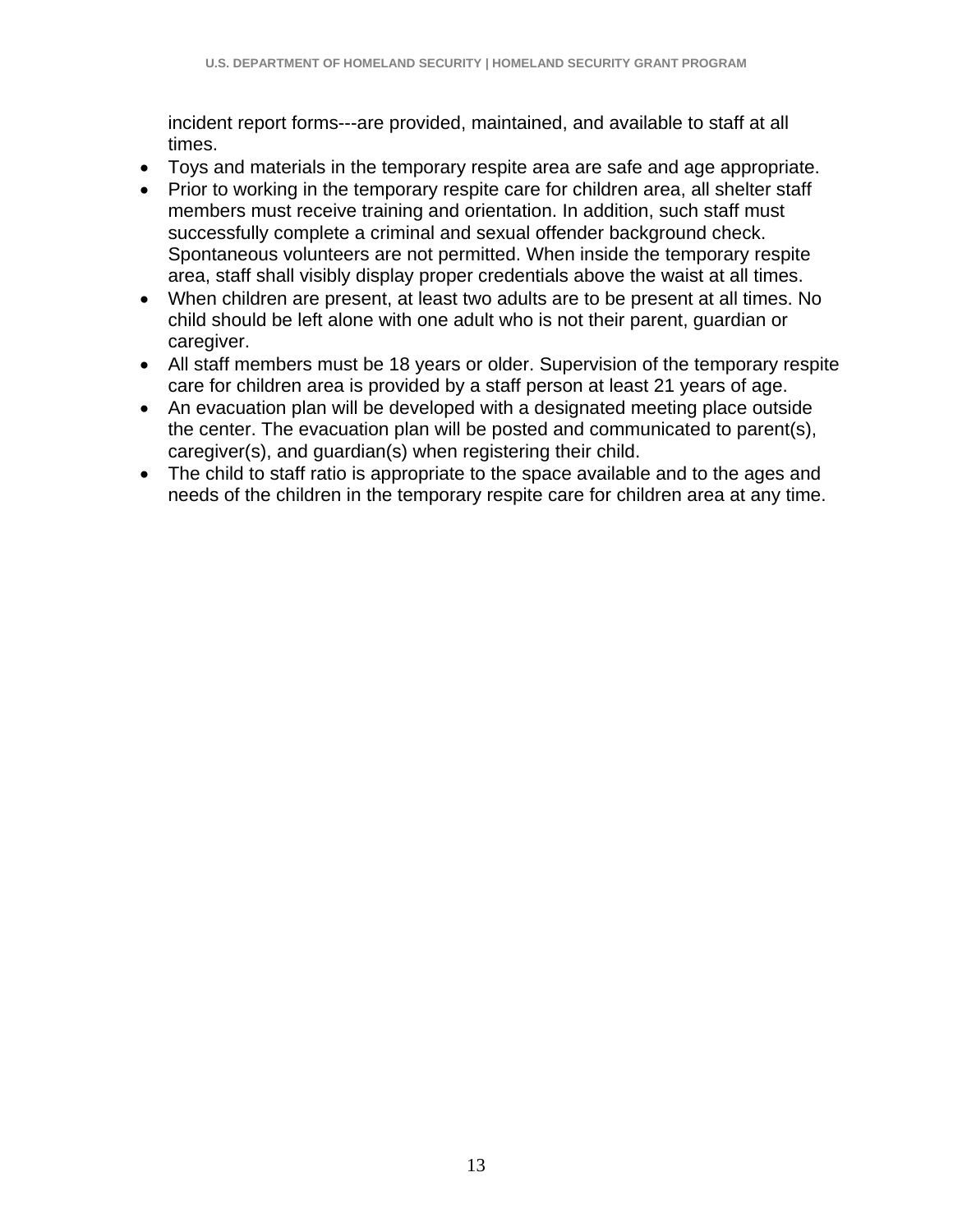#### **Annex C: Supplies for Infants and Toddlers in Mass Care Shelters and Emergency Congregate Care Facilities**

This document was facilitated by the National Commission on Children and Disasters in September 2009 with guidance from subject matter experts in emergency management and pediatric care. The document identifies basic supplies necessary to sustain and support 10 infants and children up to 3 years of age for a 24 hour period. The guidance is "scalable" to accommodate 10 or more children over a longer period of time.

The National Commission on Children and Disasters recommends state and local jurisdictions provide caches of supplies to support the care of children in mass care shelters and emergency congregate care facilities for a minimum of 72 hours. The amount of supplies cached in an area should be based upon the potential number of children up to 3 years of age that could be populating the local shelters and facilities for a minimum of 72 hours, as determined by an assessment of current demographic data for the jurisdiction.

Depending on the nature of the event, a 24-72 hour supply of essential child-specific supplies should be on site prior to the opening of a shelter or facility. However, in situations where this is not possible, supplies should still be available for immediate deployment and delivered on site within 3 hours. Such a level of preparedness is critical due to the high vulnerability of this population.

|                    |                                                                        | <b>Required Supplies</b>                                                                        |
|--------------------|------------------------------------------------------------------------|-------------------------------------------------------------------------------------------------|
| Quantity           | <b>Description</b>                                                     | <b>Comment</b>                                                                                  |
|                    | <b>Perishable Supplies</b>                                             |                                                                                                 |
| 40 Jars            | Baby Food - Stage 2 (jar size is 3.5 - 4<br>oz)                        | Combination of vegetables, fruits, cereals, meats                                               |
| 1 box<br>(16oz)    | Cereal - single grain cereal preferred<br>(e.g. rice, barley, oatmeal) | Rice, barley, oatmeal or a combination of these<br>grains                                       |
| See<br><b>Note</b> | Diaper wipes - fragrance free<br>(hypoallergenic)                      | Minimum of 200 wipes                                                                            |
| 40                 | Diapers - Size 1 (up to 14 lbs.)                                       |                                                                                                 |
| 40                 | Diapers - Size 2 (12 - 18 lbs.)                                        |                                                                                                 |
| 40                 | Diapers - Size 3 (16 - 28 lbs.)                                        | Initial supply should include one package of each                                               |
| 40                 | Diapers - Size 4 (22 - 37 lbs.)                                        | size, with no less than 40 count of each size diaper                                            |
| 40                 | Diapers - Size 5 (27 lbs. or $+$ )                                     |                                                                                                 |
| 40                 | Pull Ups 4T - 5T (38 lbs. +)                                           |                                                                                                 |
| 320oz              | Formula, milk-based, ready to feed<br>(already mixed with water) $++$  | Breastfeeding is the best nutritional option for<br>children and should be strongly encouraged. |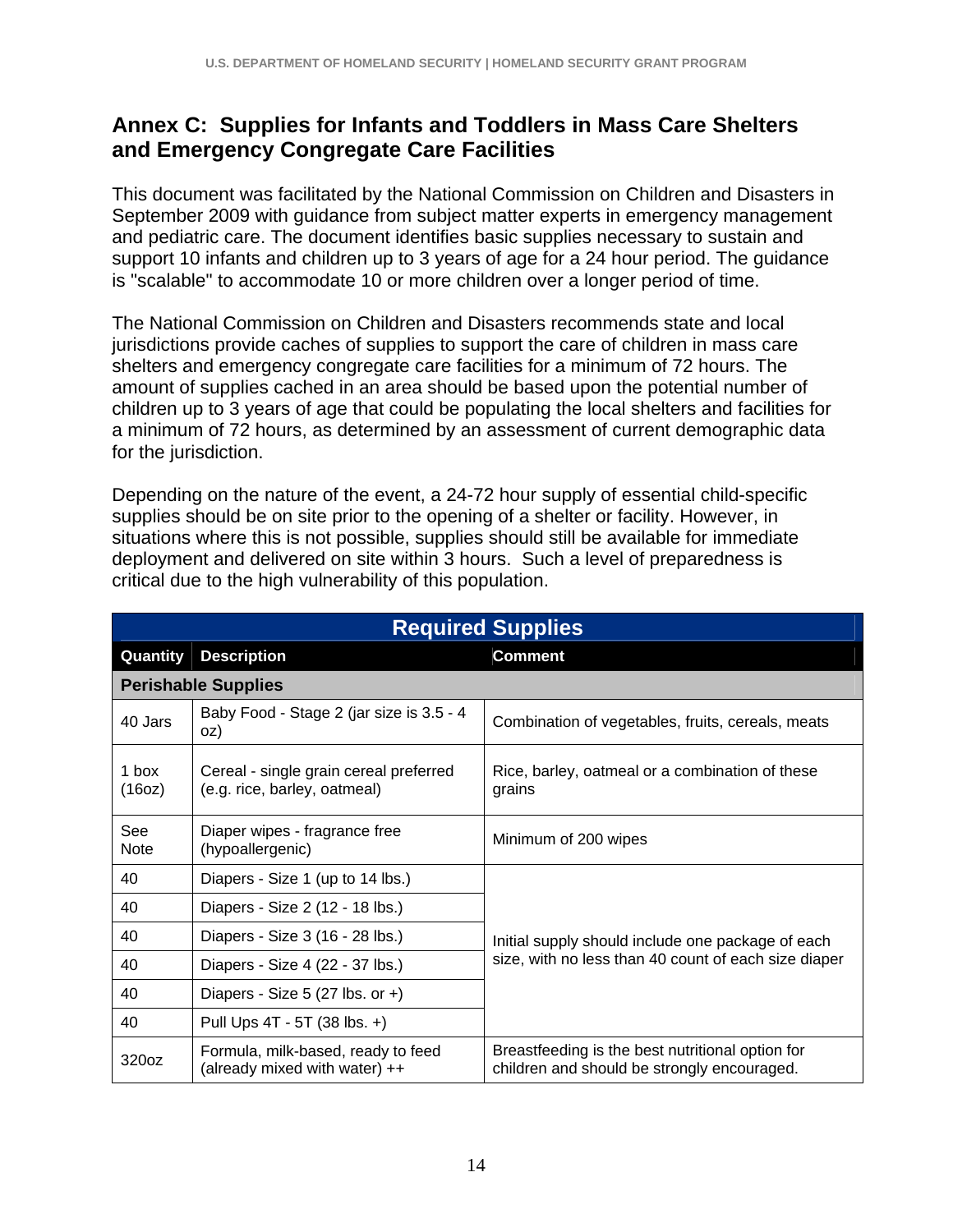|                    |                                                                                                                                                                             | <b>Required Supplies</b>                                                                                                                                                                                                                                                  |
|--------------------|-----------------------------------------------------------------------------------------------------------------------------------------------------------------------------|---------------------------------------------------------------------------------------------------------------------------------------------------------------------------------------------------------------------------------------------------------------------------|
| Quantity           | <b>Description</b>                                                                                                                                                          | <b>Comment</b>                                                                                                                                                                                                                                                            |
| 64oz               | Formula, hypoallergenic-hydrolyzed<br>protein, ready to feed (already mixed<br>with water) $++$                                                                             |                                                                                                                                                                                                                                                                           |
| 320oz              | Formula, soy-based, ready to feed<br>(already mixed with water) ++                                                                                                          |                                                                                                                                                                                                                                                                           |
| 1 Quart            | Oral Electrolyte solution for children,<br>ready-to-use, unflavored (e.g.<br>Pedialyte) - Dispensed by<br>medical/health authority in shelter ++                            | Do not use sports drinks. The exact amount to be<br>given, and for how long, should be determined by an<br>appropriate medical authority (doctor or nurse). To<br>be use in the event an infant/child experiences<br>vomiting or diarrhea, and the degree of dehydration. |
| See<br><b>Note</b> | Nutritional Supplement Drinks for<br>Kids/Children, ready-to-drink<br>(e.g., Pediasure, Kids Essential/Kids<br>Boost) - Dispensed by medical/health<br>authority in shelter | ** Not for infants under 12 months of age **<br>Requirement is a total of 40-120 fl. oz per day; in no<br>larger than 8 oz bottles.                                                                                                                                       |
|                    | <b>Non-Perishable Supplies &amp; Equipment</b>                                                                                                                              |                                                                                                                                                                                                                                                                           |
| 25                 | Infant feeding bottles (plastic only) ++                                                                                                                                    | 4 - 6 oz. size preferred (to address lack of<br>refrigeration)                                                                                                                                                                                                            |
| 30                 | Infant Feeding Spoons ++                                                                                                                                                    | Specifically designed for feeding infants with a soft<br>tip and small width. Can be used for younger<br>children as well.                                                                                                                                                |
| 50                 | Nipples for Baby Bottles (non-latex<br>standard) ++                                                                                                                         | 2 per bottle                                                                                                                                                                                                                                                              |
| 25                 | Diaper Rash Ointment (petroleum jelly,<br>or zinc oxide based)                                                                                                              | Small bottles or tubes                                                                                                                                                                                                                                                    |
| 100<br>pads        | Disposable Changing Pads                                                                                                                                                    | At least 13x18 in size. Quantity is based on 8-10<br>diaper changes per infant per day                                                                                                                                                                                    |
| 10                 | Infant bathing basin                                                                                                                                                        | Thick plastic non-foldable basin. Basin should be at<br>least 12" x10" x 4"                                                                                                                                                                                               |
| See<br>Note        | Infant wash, hypoallergenic                                                                                                                                                 | Either bottle(s) of baby wash (minimum 100 oz.),<br>which can be "dosed out" in a disposable cup (1/8<br>cup per day per child) or 1 travel size (2oz) bottle to<br>last ~48 hrs per child.                                                                               |
| 10                 | Wash cloths                                                                                                                                                                 | Terry cloth/cotton - at least one per child to last the<br>72 hr period                                                                                                                                                                                                   |
| 10                 | Towels (for drying after bathing)                                                                                                                                           | Terry cloth/cotton - at least one per child to last the<br>72 hr period                                                                                                                                                                                                   |
| 2 sets             | Infant hat and booties ++                                                                                                                                                   | Issued by medical/health authority in shelter                                                                                                                                                                                                                             |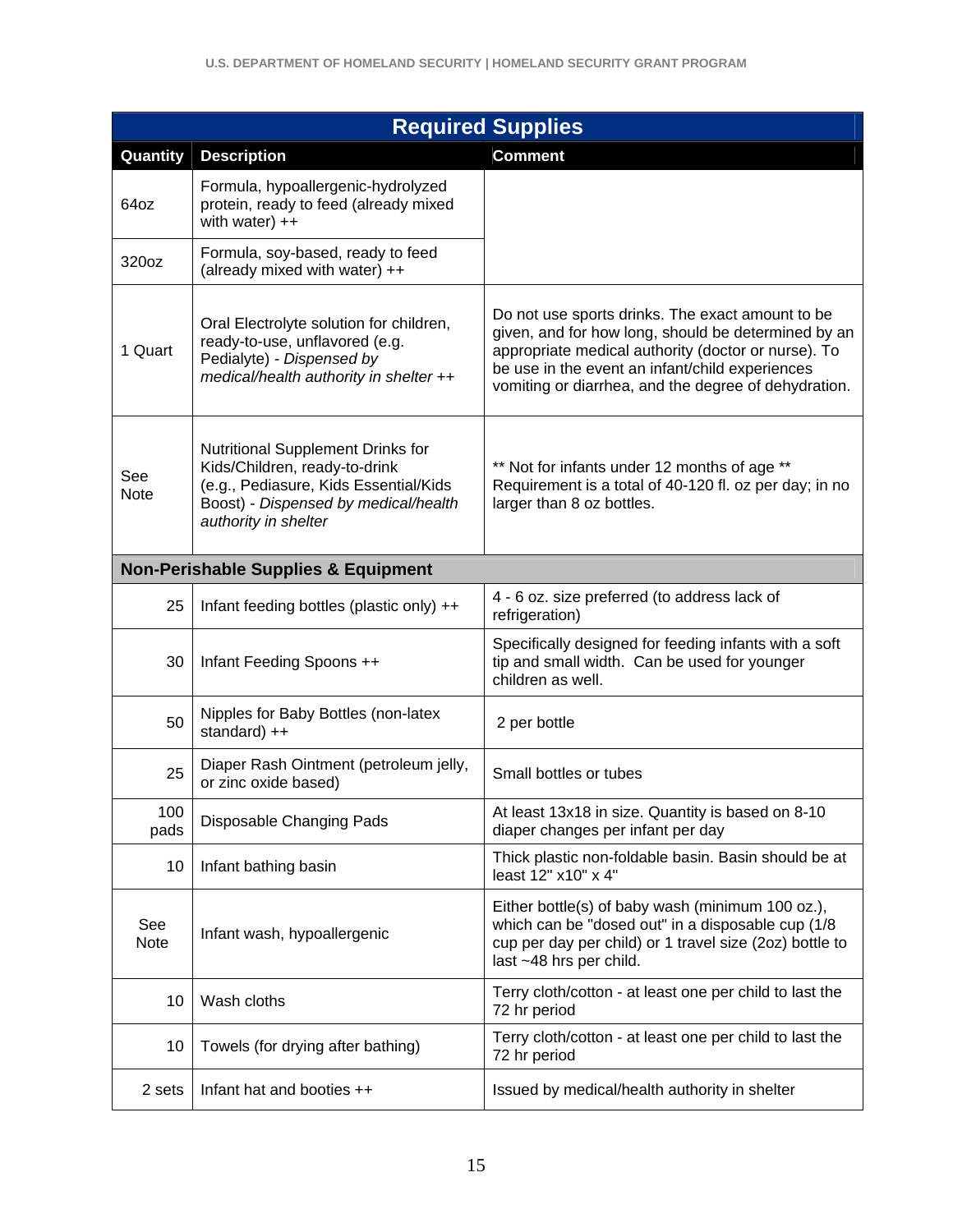|          | <b>Required Supplies</b>                            |                                                                                                                                                    |  |  |  |  |
|----------|-----------------------------------------------------|----------------------------------------------------------------------------------------------------------------------------------------------------|--|--|--|--|
| Quantity | <b>Description</b>                                  | <b>Comment</b>                                                                                                                                     |  |  |  |  |
| 10       | Lightweight Blankets (to avoid<br>suffocation risk) | Should be hypoallergenic, (e.g., cotton, cotton<br>flannel, or polyester fleece)                                                                   |  |  |  |  |
| 5        | Portable Crib                                       | To provide safe sleeping environments for infants up<br>to 12 months of age                                                                        |  |  |  |  |
| 2        | Toddler potty seat                                  | That can be placed on the seat of an adult toilet,<br>with handles for support. One each should be<br>located in both a Men's and Women's restroom |  |  |  |  |
| 1 pack   | <b>Electrical Receptacle Covers</b>                 | Minimum 30 (Note: Prioritize covering outlets in<br>areas where children and families congregate<br>(family sleeping area, children's areas, etc.) |  |  |  |  |

|          |                                                                                                                     | <b>Recommended Supplies</b>                                                                                                                                                                                                                                                                                                      |
|----------|---------------------------------------------------------------------------------------------------------------------|----------------------------------------------------------------------------------------------------------------------------------------------------------------------------------------------------------------------------------------------------------------------------------------------------------------------------------|
| Quantity | <b>Description</b>                                                                                                  | <b>Comment</b>                                                                                                                                                                                                                                                                                                                   |
|          | <b>Perishable Supplies</b>                                                                                          |                                                                                                                                                                                                                                                                                                                                  |
|          | Baby Food – Stage 1 (jar size $\sim 2.5$<br>oz)                                                                     | Combination of vegetables, fruits, cereals, meats                                                                                                                                                                                                                                                                                |
|          | Baby Food - Stage 3 (jar size $\sim$ 6 oz)                                                                          | Combination of vegetables, fruits, cereals, meats                                                                                                                                                                                                                                                                                |
|          | Diapers - Preemie Size (up to 6 lbs.)                                                                               | As needed for shelter population                                                                                                                                                                                                                                                                                                 |
|          | Healthy snacks that are safe to eat and<br>do not pose a choking hazard<br>(intended for children 2 year and older) | Should be low sugar, low sodium: (Yogurt,<br>Applesauce, Fruit dices (soft) (e.g., peaches, pears,<br>bananas), Veggie dices (soft) (e.g., carrots), 100%<br>real fruit bite-sized snacks, Real fruit bars (soft), Low<br>sugar/whole grain breakfast cereals and/or cereal<br>bars, crackers (e.g., whole grain, "oyster"/mini) |
|          | <b>Non-Perishable Supplies &amp; Equipment</b>                                                                      |                                                                                                                                                                                                                                                                                                                                  |
|          | Sip Cups (support for toddlers) ++                                                                                  |                                                                                                                                                                                                                                                                                                                                  |

|                    | <b>Supplemental Information</b>                                                                                                                                                                                                                                                                                                                                                                                                                                                                                       |  |  |  |  |
|--------------------|-----------------------------------------------------------------------------------------------------------------------------------------------------------------------------------------------------------------------------------------------------------------------------------------------------------------------------------------------------------------------------------------------------------------------------------------------------------------------------------------------------------------------|--|--|--|--|
| <b>Description</b> | <b>Supplemental Notes</b>                                                                                                                                                                                                                                                                                                                                                                                                                                                                                             |  |  |  |  |
| Formula            | Use of a powered formula is at the discretion of the jurisdiction or shelter operator. If<br>using powdered preparation of the formula should be conducted by appropriately trained<br>food preparation workers. Water used should be from an identified potable water source<br>(bottled water should be used if there is any concern about the quality of tap or well<br>water).<br>Hypoallergenic hydrolyzed formula can be provided in powdered form-(1) 400 gram<br>can-but only if potable water is accessible. |  |  |  |  |